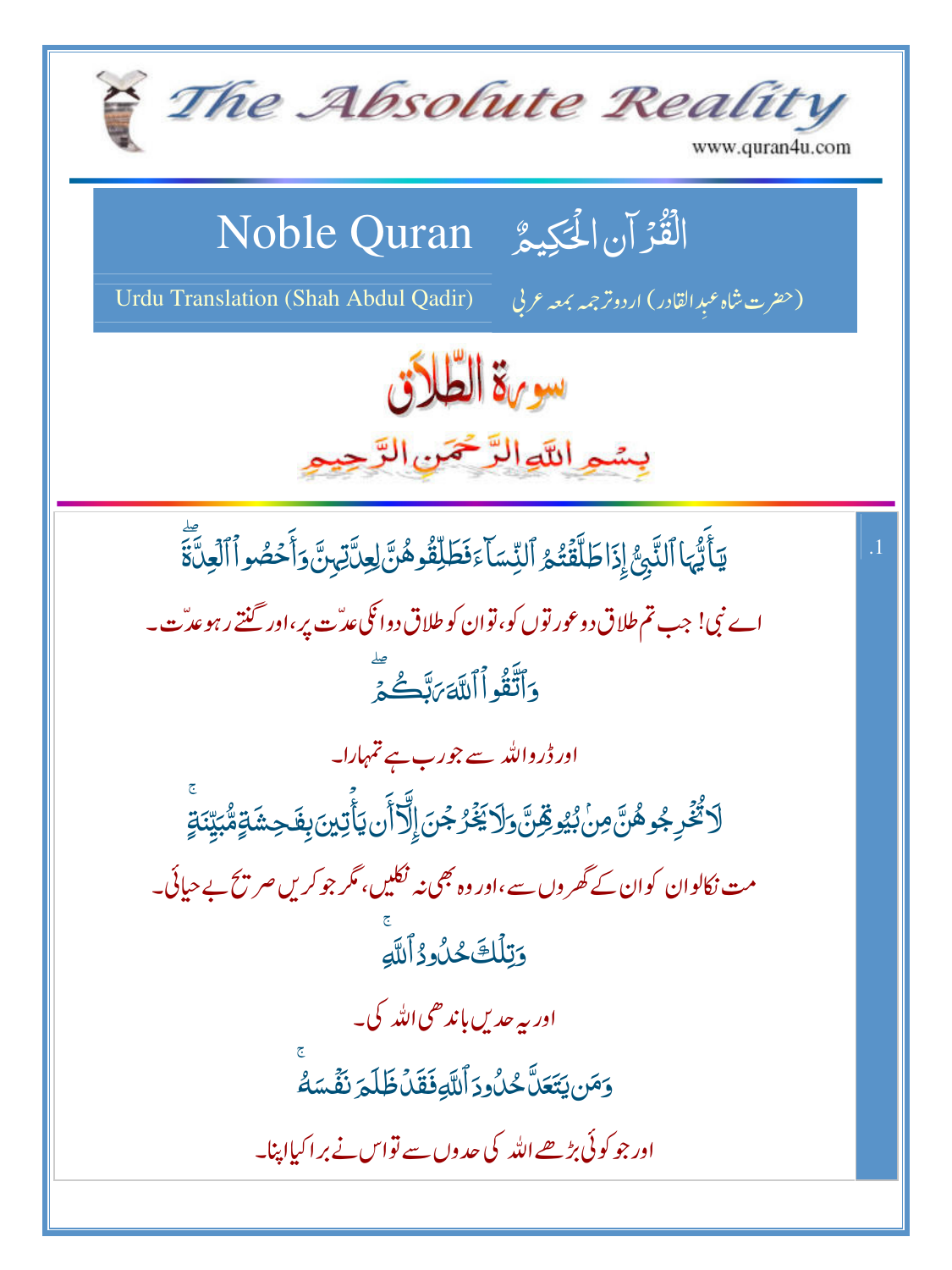لَاتَدۡرِى لَعَلَّ اللَّهَ يُجۡدِثُ بَعۡدَ ۚ ۚ لِكَ أَمۡرَ ا اس کوخبر نہیں شاید اللہ نیانکالے اس پیچھے پچھ کام(راستہ)۔ فَإِذَابَلَغَنَ أَجَلَهُنَّ فَأَمَسِكُوهُنَّ بِمَعْرُوبِ أَوۡ فَارِقُوهُنَّ بِمَعۡرُوبِ  $\cdot$ پھر جب پہنچیں اپنے وعدہ کو تور کھ<sup>ا</sup>لوان کو دستور سے پاچھوڑ دوان کو دستور سے ، وَأَشۡهٖلُواۡ ذَوَىَٰٓعَلۡالِ مِّنۡكُمۡ وَأَقِيمُواۡٱلشَّهَلَاَةَٰلِلَهِ اور گواہ کرلو دو معتبر اپنے میں کے (سے )اور سید ھی کہو گواہی اللہ کے داسطے۔ ۮؘ<sup>ٳ</sup>ڸڴؽٙؽ۠ۅعَڟۢٚڔؚ؈ؚٷڹػ*ۜٳڹ؞ۣ۠ۏٛٚۄڹ۠*ڔٲڷؘڸ*ٙۅ*ۯٲڷڋ*ۊ*ڔٲڷٲڿڔۨ بیربات جوہے اس سے سمجھ جائے گاجو کوئی یقین رکھتاہو گااللہ پر اور پچھلے ( قیامت) دن پر۔ وَمَن يَتَّقِ أَللَّهَ يَجْعَل لَّهُ لَخَّرَجًا اور جو کوئی ڈر تاہےاللہ سے،وہ کر دے اس کا گزارہ **وَيَزَرْقُهُ مِنْ حَيْثُ لَاَيَخْتَ**سِبُ اور روزی دے اس کو جہاں سے اس کو خیال نہ ہو۔ دَمَن يَتَوَكَّلُ عَلَى ٱللَّهِ فَهُوَ حَسَّبُهُمَّ اور جو کوئی بھر وسہ رکھے اللہ یر، تووہ اس کوبس (کافی)ہے۔ ٳڹۜٞٳٲڶڶۜۊؘڹڶؚڂٛٳۧٲؘٛڡؙڔێٟ الله مقرر (ب<sub>لاشبه</sub>) یوراکرلیتاہ اپناکام۔  $\overline{2}$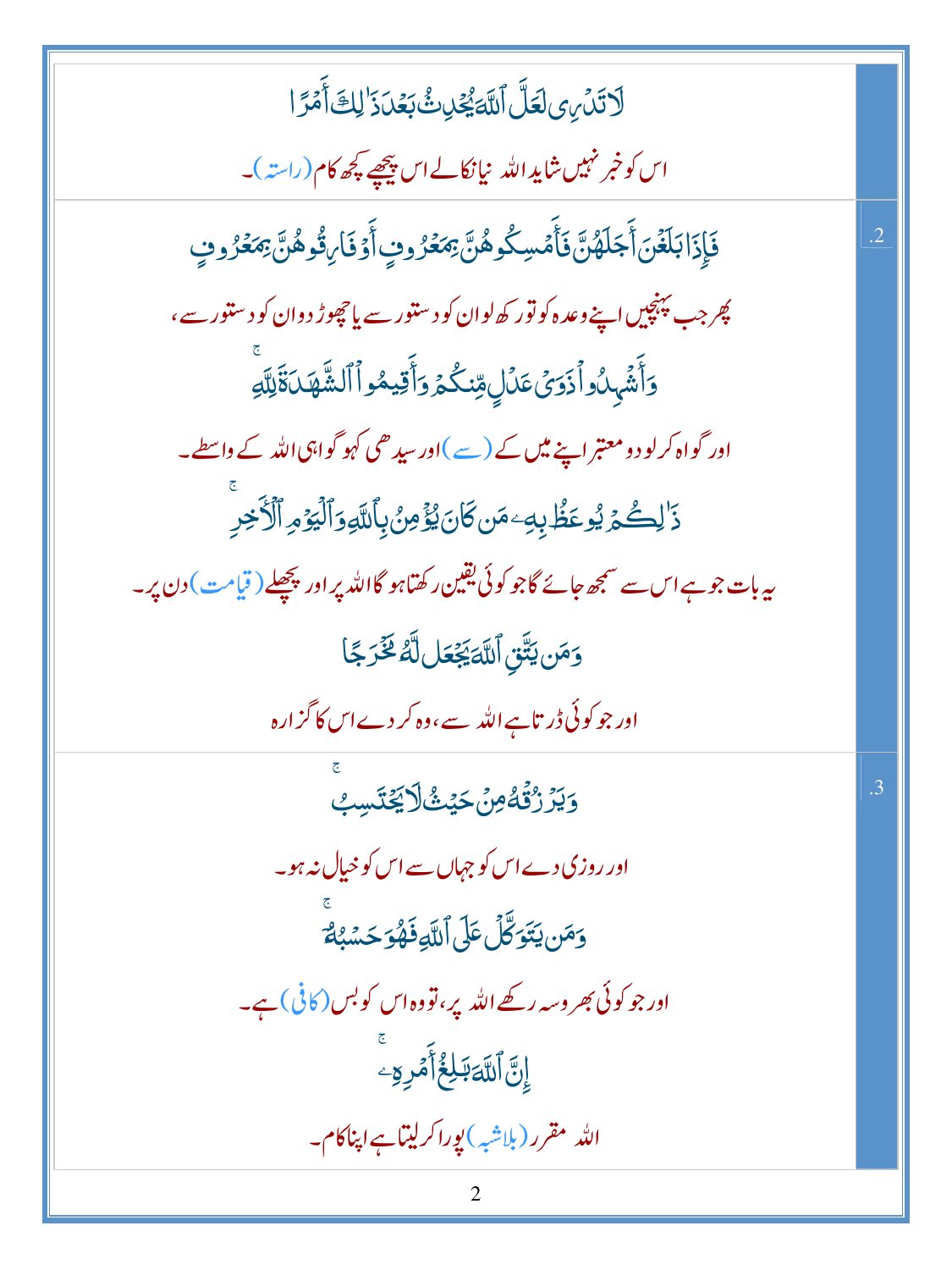| قَلْ جَعَلَ ٱللَّهُ لِكُلِّ شَيْءٍ قَلْ مَّا                                                                          |                 |
|-----------------------------------------------------------------------------------------------------------------------|-----------------|
| اللہ نےرکھاہے ہر چیز کااندازہ(تقن <sub>دی</sub> ر)۔                                                                   |                 |
| <u>و</u> َٱلَـَّـِى يَبِسُنَ مِنَ ٱلۡمَحِيضِ مِن نِّسَآبِكُمۡ إِنِ ٱمۡلَـۡبَٰتُمۡ فَعِلَّاتُٰهُ ۖ تَلۡثَقُلَّاۡشُهُرِ |                 |
| اور جوعور تیں نااُمید ہوئیں حیض سے تمہاری عور توں میں، اگر تم کوشبہ رہ گیا،توان کی عدت ہے تین مہینے،                  |                 |
| وَٱلَّتِّىٰلَهُ يَجِفُسَ                                                                                              |                 |
| اور ایسے ہی جن کو حیض نہیں آیا۔                                                                                       |                 |
| <u>و</u> َأُوۡلَتُ ٱلۡأَحۡمَالِ أَجَلُهُنَّ أَن يَضَعۡنَ حَمۡلَهُنَّ                                                  |                 |
| اور جن کے پیٹ میں بچہ ہے،ان کی عدت یہ کہ جن لیں پیٹ کا بچہ۔                                                           |                 |
| <u>و</u> َمَن يَتَّقِ ٱللَّ <i>ّ</i> حَيِّعَل لَّهُ مِنۡ أَمۡرِهِۦ يُسۡرَ ا                                           |                 |
| اور جو کوئی ڈر تارہے اللہ سے،(اللہ) کر دے اس کواس کے کام میں آسانی۔                                                   |                 |
| ذَٰ لِكَ أَمۡرُ ٱللَّٰهِ أَنزَلَٰهُ إِلَيۡكُمۡ                                                                        | $\overline{.5}$ |
| ىيە <i>ھ</i> ىم ہے اللہ كا،جواتاراتمہارى <i>طر</i> ف۔                                                                 |                 |
| <u>و</u> َمَن يَتَّقِ ٱللَّ <i>ّ</i> َ يُكَفِّرُ عَنۡهُۥ <i>سَ</i> يَّاتِهِۦوَيُعۡظِمۡ لَمَّأَجۡرًا                   |                 |
| ۔<br> اور جو کوئی ڈر تارہے اللہ سے،(اللہ)اُتارے ( دور کرے) اس سے اسکی برائیاں،اور بڑادے اسکو نیگ(اجر)۔                |                 |
| ٲؘٞۺڮٮؙ۠ۅۿ۠ڽؖٞ؈ؚؗٛٙٙڂؽٙٮ۫ٛ۠ۺػڹؾ۠ۄڡؚۨڹۏ۠ؗڿڔػ۠ؽۏڗڷٲؾۢۻؘٲ؆۠ۄۿڹؓڶؾ۠ۻؘؾۣڦۢۏٲٛ۠۠ڡؘڶؽٙؠؚڹؖٞ                                  | .6              |
| گھر دو ان کور ہنے کو، جہاں تم آپ رہو اپنے مقد ور کے موافق اور ایذانہ چاہو ان کی، تا تنگ پکڑ وان کو۔                   |                 |
|                                                                                                                       |                 |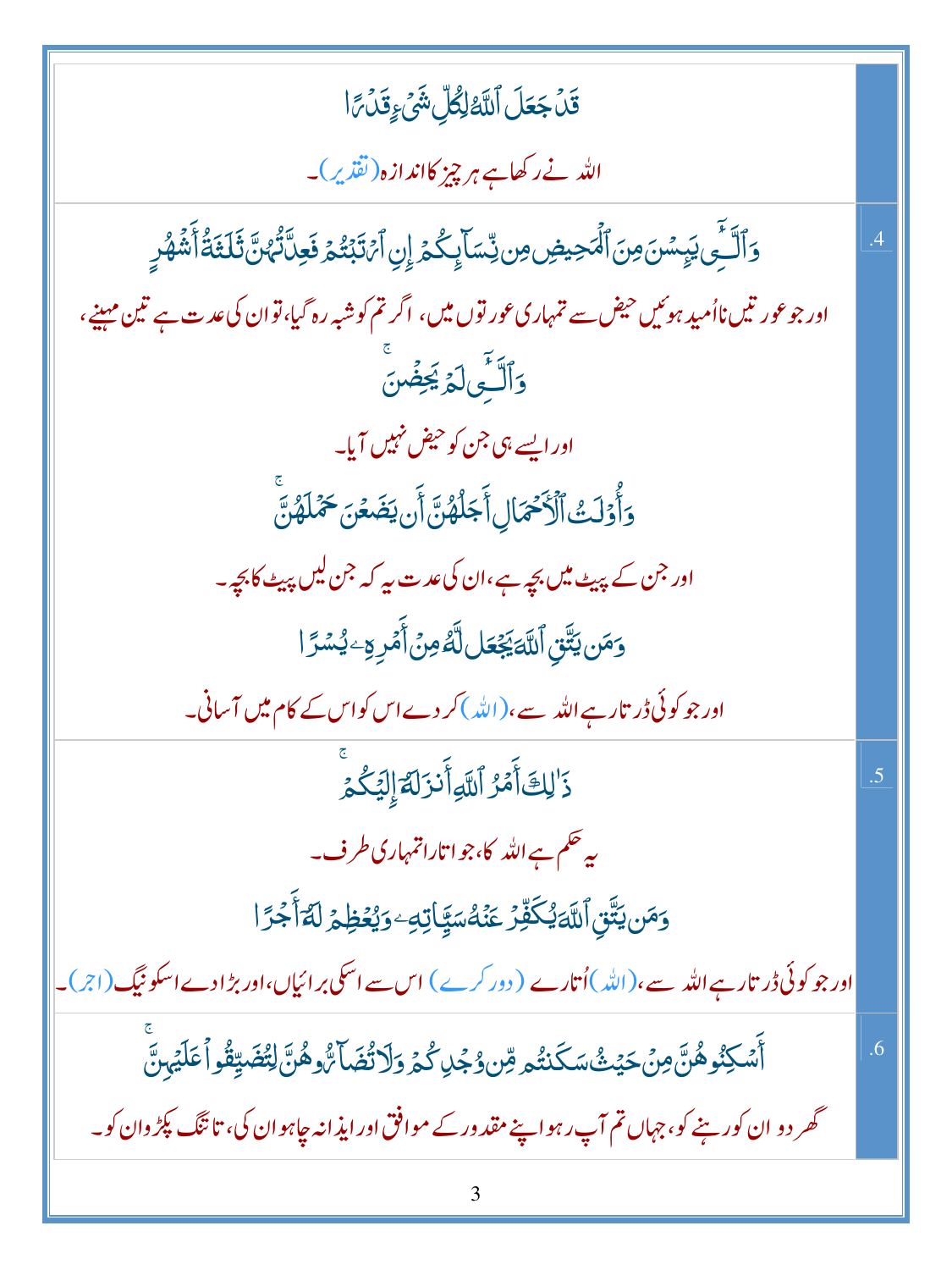دَإِن كُنَّ أُوۡلَتِ حَمۡلِ فَأَنفِقُو ٱعَلَيۡلِنَّ حَتَّىٰ يَضَعۡنَ حَمۡلَهُنَّ اور اگر ر<sup>کھ</sup>تی ہوں پیٹ میں بچہ توان پر خرچ کر و، جب تک جنیں پیٹ کابچہ ۔ ڣؘٳؚڹٙٲٞ*ڹٙڞؘۼڹؘ*ڶػؙؽ<sub>ؘ</sub>ػٙٲؾ۠ۅۿؙڹؖٲ۠ٛ۫ڿۅڔؘۿؙڹؖؖٞ پھر اگر دودھ بلائیں تمہاری خاطر تو دوان کوان کے نیگ (اجر)۔ .<br>وَأَتَّهِرُواۡ}يَّنۡنَكُمۡ بِمَعۡرُوتٍ اور سکھاؤ آ<sup>پ</sup>س میں نیکی۔ <u>وَإِن تَعَاسَرُتُمُ فَسَتُرْضِعُ لَمَّأَخْرَىٰ</u> اور اگر آپس میں ضد کر و، تو دو دھ دے رہے گی اس کی خاطر اور کوئی عورت۔ <u>لِيُنفِقُ ذُو سَعَةٍ مِّن سَعَتِهِ وَ</u> چاپئے خرچ کرے کشاکش والا (خوشحال)اپنی کشاکش (گنجا<sup>ک</sup>ش) سے۔ <u>و</u>َمَن قُٰلِ*نَ* عَلَيۡهِ بِنۡ ثُمُّ فَلۡلِّنۡفِقِؕ لِمَّآ ءَاتَنهُ ٱللَّهُ اور جس کو مپی (نایی، کم) ملتی ہے اس کی روزی، توخرچ کرے حبیباد پااس کواللہ نے۔ لَا يُكَلِّفُ اللَّهُ نَفَّسًا إِلَّا مَا ءَاتَيهَا الله <sup>کس</sup>ی یر ذیبه نہیں رکھتا مگر اتناجواس کو دیا۔ سَيَجُعَلُ اللَّهُ بَعُدَ عُسْرِ يُسْرًا اب کر دے گااللہ کچھ بختی(تنگی)کے پیچھے آسانی۔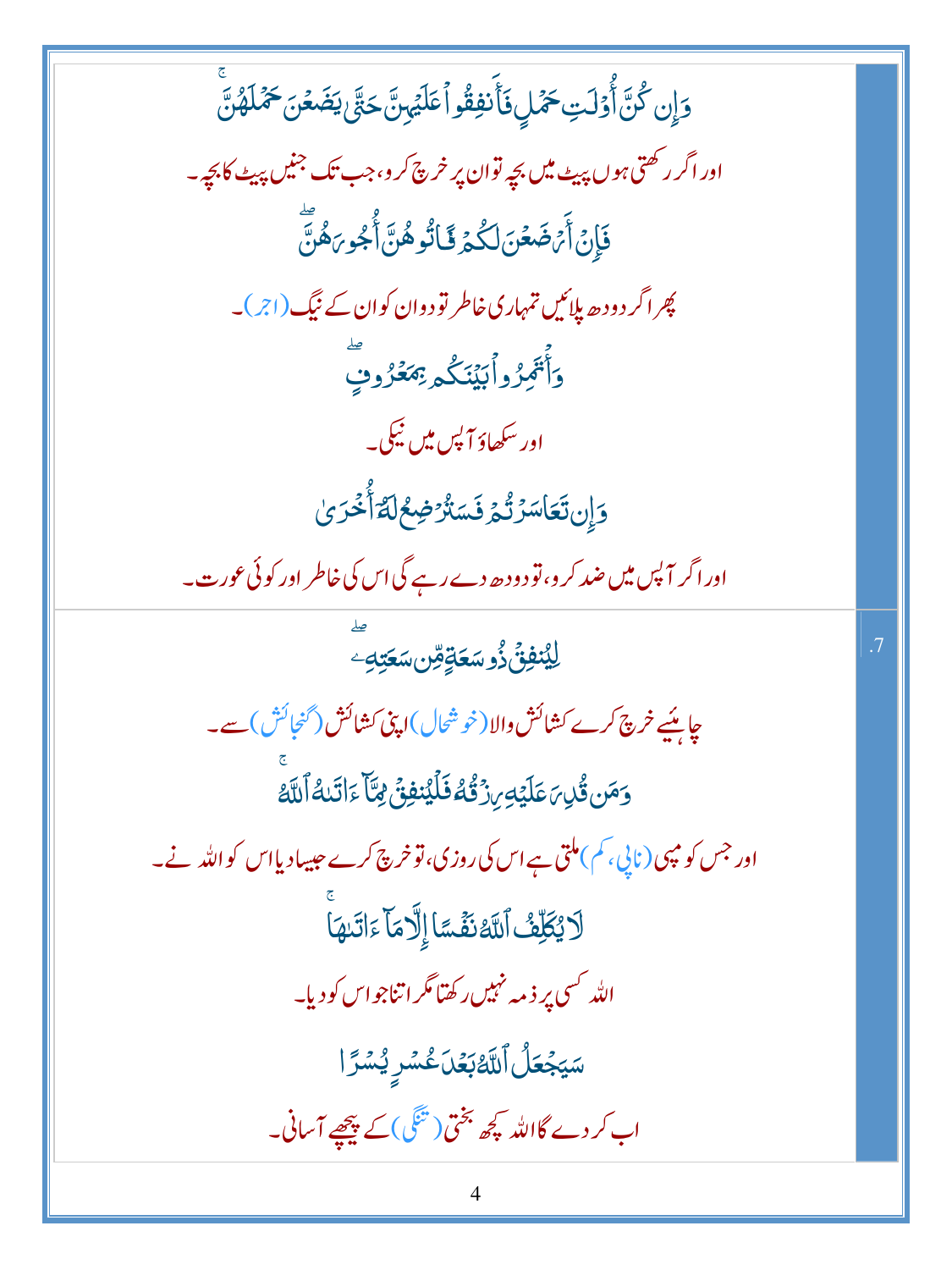| <u>و</u> َكَأَيَّن <i>قِن قَرَّ</i> يَةٍ عَتَنَتْ عَنۡ أَمۡرِ ىَ <sub>لِّ</sub> ہَاۚ وَ ُسُلِهِۦ فَحَاسَبۡنَـۡهَاۚ حِسَابَاۡ شَرِيدًا | $\overline{8}$ |
|---------------------------------------------------------------------------------------------------------------------------------------|----------------|
| اور کئی بستیاں اچھل چلیں (سرکشی کی) اپنے رب کے حکم سے،اور اس کے رسولوں کے،                                                            |                |
| پھر ہم نے حساب میں پکڑ اان کوسخت حساب میں،                                                                                            |                |
| وَعَنَّبَنَهَا عَذَابًا ثُّكَّرًا                                                                                                     |                |
| اور آفت ڈالیا <sub>ا</sub> ن پران د <sup>یکھی</sup> آفت۔                                                                              |                |
| فَذَاقَتْ وَبَالَ أَمَرِهَا وَكَانَ عَقِبَةُ أَمَرِهَا خُسْرًا                                                                        | 9.             |
| پھر چکھی سز ااپنے کام کی،اور آخراس کے کام میں ٹوٹا( خسارہ) آیا۔                                                                       |                |
| ِ<br>أَعَلَّ اللَّهُ لَهُمۡ عَذَابًا شَٰلِيكَاّ                                                                                       | .10            |
| ر کھی ہے اللہ نے ان کے واسطے سخ <b>ت ما</b> ر ،                                                                                       |                |
| فَأَتَّقُواُ ٱللَّهَ يَأۡ فَلِى ٱلۡأَلۡبَبِ ٱلَّذِينَ ءَامَنُواْ                                                                      |                |
| سوڈر تے رہو اللہ سے،اے عقل والو! جن کو یقین ہے۔                                                                                       |                |
| قَدۡأَنزَلَ ٱللَّهُۚ إِلَيۡكُمۡ ذِكۡدَا                                                                                               |                |
| اللہ نےاتاری ہے تم پر سمجھوتی(نصیحت)۔                                                                                                 |                |
| <i>؆</i> ۣۺۅٳۯۧؾؘؾؙڶۅٲٛٙۨٙۘڡؘڶؽٙػٛؽٙٵؾؾؚٵؖڷڐؘڡۣڣۑۜؾٮٙؾ                                                                                | .11            |
| ر سول ہے،جو پڑھتاہے تم پاس آیتیں اللہ کی تھلی سنانے والی،                                                                             |                |